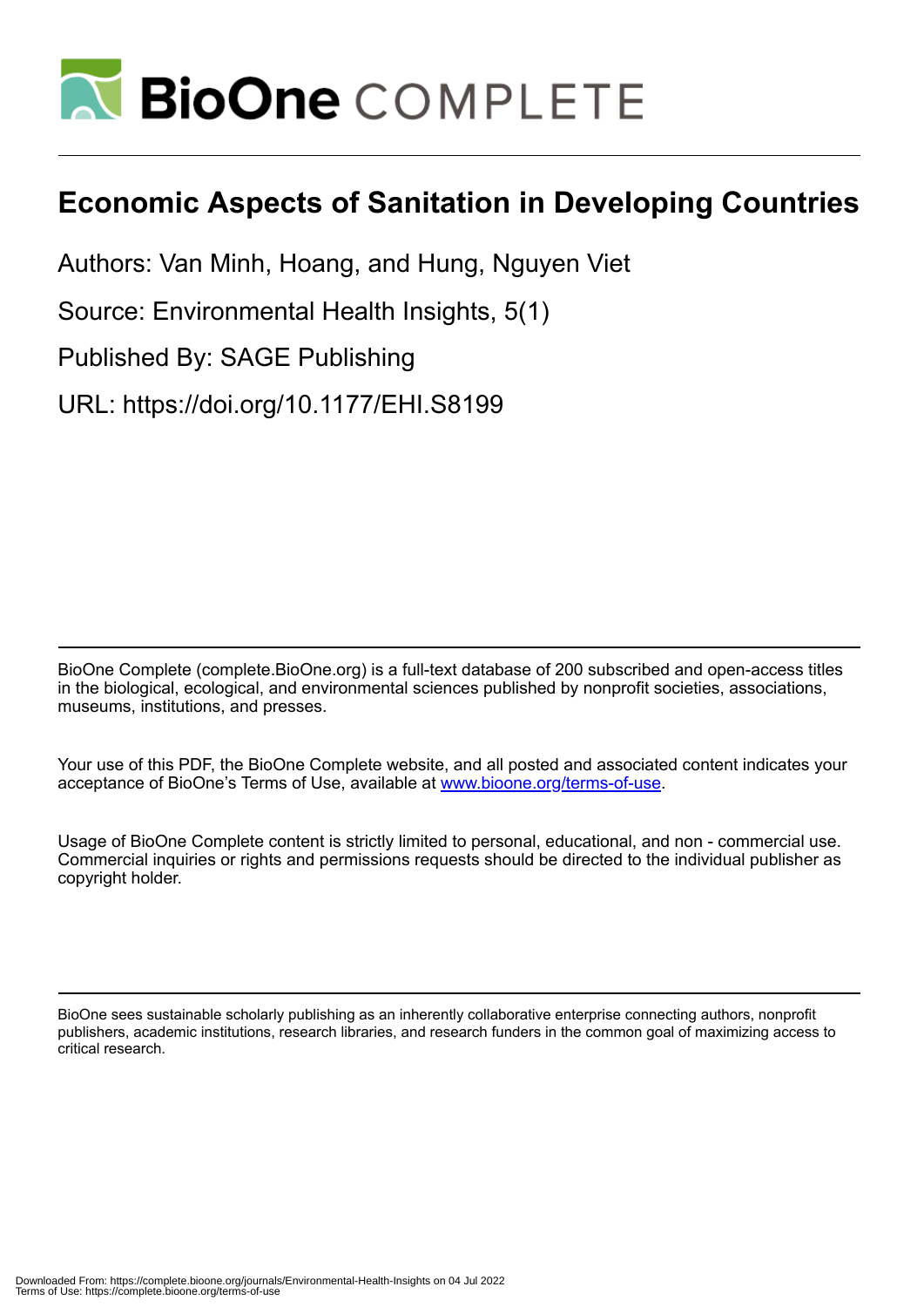

**Open Access** Full open access to this and thousands of other papers at <http://www.la-press.com>.

SHORT REVIEW

# **Economic Aspects of Sanitation in Developing Countries**

Hoang Van Minh<sup>1,2</sup> and Nguyen Viet Hung<sup>3-5</sup>

1 Health Economics Department, Institute for Preventive Medicine and Public Health, Hanoi Medical University, Hanoi, Vietnam. <sup>2</sup>Center for Health System Research, Hanoi Medical University, Hanoi, Vietnam. <sup>3</sup>Swiss Federal Institute of Aquatic Science and Technology (Eawag), <sup>4</sup>Swiss Tropical and Public Health Institute/University of Basel, Basel, Switzerland. 5 Department of Environmental Health, Hanoi School of Public Health, Hanoi, Vietnam. Corresponding author email: [hvminh71@yahoo.com](mailto:hvminh71@yahoo.com)

#### **Abstract**

**Background:** Improved sanitation has been shown to have great impacts on people's health and economy. However, the progress of achieving the Millennium Development Goals (MDGs) on halving the proportion of people without access to clean water and basic sanitation by 2015 has thus far been delayed. One of the reasons for the slow progress is that policy makers, as well as the general public, have not fully understood the importance of the improved sanitation solutions. This paper, by gathering relevant research findings, aims to report and discuss currently available evidence on the economic aspects of sanitation, including the economic impacts of unimproved sanitation and the costs and economic benefits of some common improved sanitation options in developing countries.

**Methods:** Data used in this paper were obtained from different information sources: international and national journal articles and reports, web-based statistics, and fact sheets. We used both online search and hand search methods to gather the information.

**Results:** Scientific evidence has demonstrated that the economic cost associated with poor sanitation is substantial. At the global level, failure to meet the MDG water and sanitation target would have ramifications in the area of US\$38 billion, and sanitation accounts for 92% of this amount. In developing countries, the spending required to provide new coverage to meet the MDG sanitation target (not including program costs) is US\$142 billion (US\$ year 2005). This translates to a per capita spending of US\$28 for sanitation. Annually, this translates to roughly US\$14 million. The evidence complied in this paper demonstrates that investing in sanitation is socially and economically worthwhile. For every US\$1 invested, achieving the sanitation MDG target and universal sanitation access in the non-OECD countries would result in a global return of US\$9.1 and US\$11.2, respectively.

**Conclusion:** Given the current state of knowledge, sanitation is undeniably a profitable investment. It is clear that achieving the MDG sanitation target not only saves lives but also provides a foundation for economic growth.

**Keywords:** economics, cost, impacts, sanitation, developing countries

*Environmental Health Insights* 2011:5 63–70

doi: [10.4137/EHI.S8199](http://dx.doi.org/10.4137/EHI.S8199)

This article is available from [http://www.la-press.com.](http://www.la-press.com)

© the author(s), publisher and licensee Libertas Academica Ltd.

This is an open access article. Unrestricted non-commercial use is permitted provided the original work is properly cited.

Environmental Health Insights 2011:5 **63**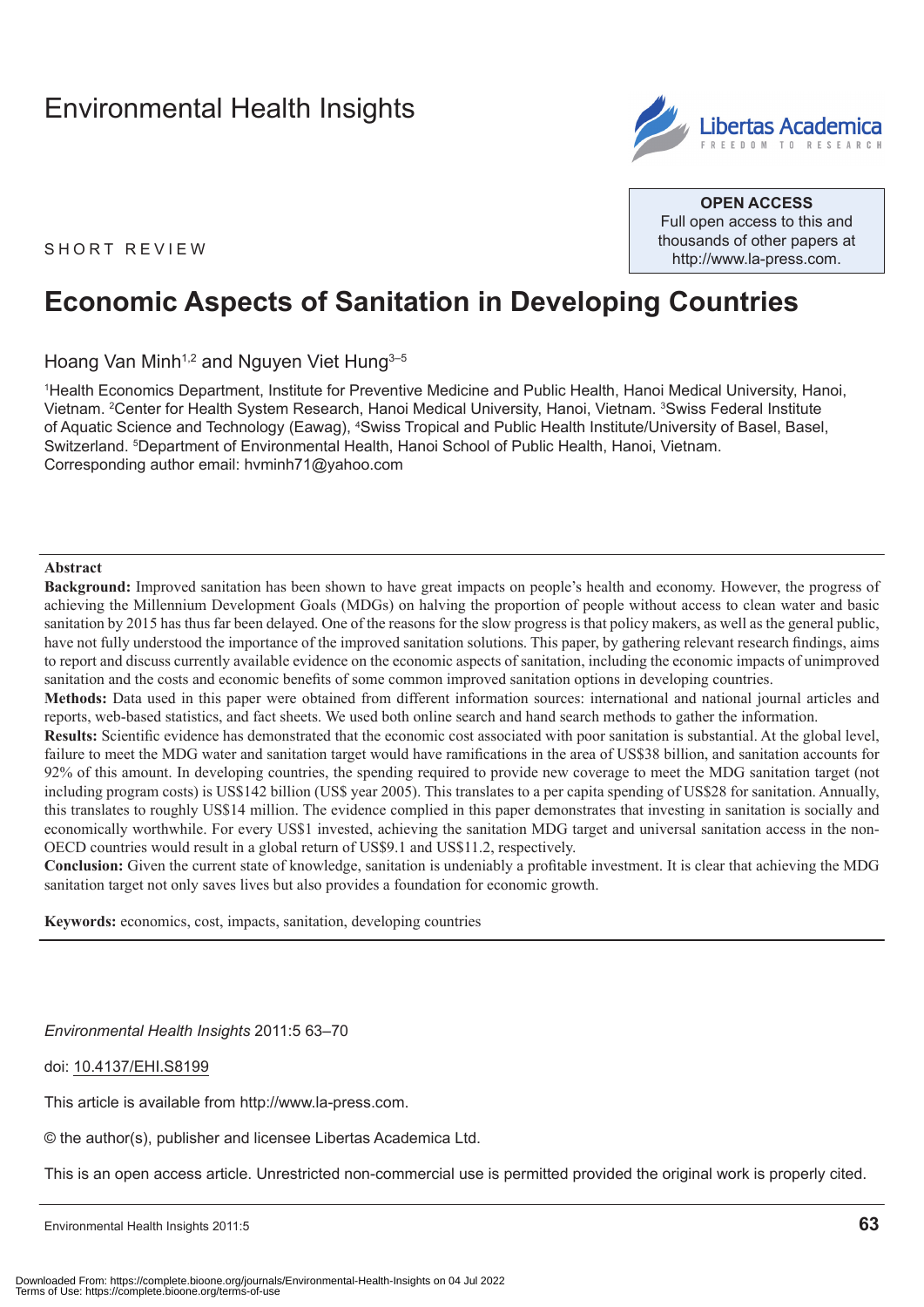# **Introduction**

Sanitation generally refers to the provision of facilities and services for the safe disposal of human urine and feaces. An improved sanitation facility is one that hygienically separates human excreta from human contact. Improved sanitation generally involves physically closer facilities, less waiting time, and safer disposal of excreta.<sup>1,2</sup>

According to 2006 figures, approximately 2.6 billion people do not use improved sanitation facilities, two-thirds of whom live in Asia and sub-Saharan Africa.<sup>1</sup> While 99% of people living in industrialized countries have access to improved sanitation, only 53% of populations in developing countries have such access. Within developing countries, urban sanitation coverage is 71%, while rural coverage is 39%.3 In Asia, although Thailand and Singapore have achieved universal sanitation coverage, the proportions of populations having access to improved sanitation in Cambodia, Indonesia, Vietnam and the Philippines in 2005 were 28%, 57%, 69% and 76%, respectively.4

Poor sanitation is responsible for one of the heaviest existing disease burdens worldwide. The diseases associated with poor sanitation and unsafe water account for about 10% of the global burden of disease.<sup>5</sup> Diseases associated with poor sanitation are diarrhoeal diseases, acute respiratory infections, undernutrition and other tropical diseases such as helminth and schistosomiasis infections.<sup>3,6–8</sup> Diarrhoeal diseases are the most common sanitationrelated diseases. Globally, about 1.7 million people die every year from diarrhoeal diseases, and 90% are children under 5 years, mostly in developing countries. Eighty-eight percent of cases of diarrhoeal diseases worldwide are attributable to unsafe water, inadequate sanitation, and poor hygiene.<sup>9,10</sup>

In 2000, the international community committed to halving the proportion of people without access to clean water and basic sanitation by 2015 through the Millennium Development Goals (MDGs).<sup>11</sup> Overall, the world is on track to meet the water MDG, but there are major gaps in achieving the sanitation target. At the current rate of progress, the world would miss the MDG target by 13 percentage points.<sup>3</sup> Unless huge efforts are made, the proportion of people without access to basic sanitation would not be halved by 2015. Even if we meet the MDG target, there would still be



1.7 billion people without access to basic sanitation. If the trend remains as currently projected, an additional billion people who should have benefited from MDG progress would miss out, and by 2015 there would be 2.7 billion people without access to basic sanitation.<sup>3,12</sup> The United Nations declared 2008 as the International Year of Sanitation to make it a priority for governments, organizations, civil society, and private partners worldwide.<sup>13</sup>

One of the reasons for the slow progress in expanding improved sanitation coverage in the world, in general, and in developing countries in particular, is that policy makers and the general public have not fully understood the importance of the improved sanitation solutions. The governments in developing countries tend not to see improved sanitation as a necessary condition of economic development or source of improved welfare, and cost benefit analysis has not been commonly used to justify increasing spending on sanitation programs. Until now, both policy makers and the general public have not been presented with comprehensive evidence on the economic impact that sanitation has on the economy, the environment, and population welfare. While medical researchers have extensively documented the health impacts of poor sanitation, much less is known about its economic consequences. This paper, by gathering relevant research findings, aims to report and discuss currently available evidence on the economic aspects of sanitation, including the economic impacts of unimproved sanitation and the costs and economic benefits of some common improved sanitation options in developing countries. The evidence is expected to be used to justify stronger actions in order to reach the MDG sanitation target.

## **Methods**

Data used in this paper were obtained from different information sources: international and national journal articles and reports, web-based statistics, and fact sheets. We used both online search and hand search methods to gather the information.

The online search was performed in multiple electronic bibliographic databases, including: MEDLINE, PubMed, Web of Sciences, and EMBASE. The following main key search terms were used: (Sanitation OR safe disposal OR hygiene) AND (cost OR financing OR economic) AND (efficiency OR benefit OR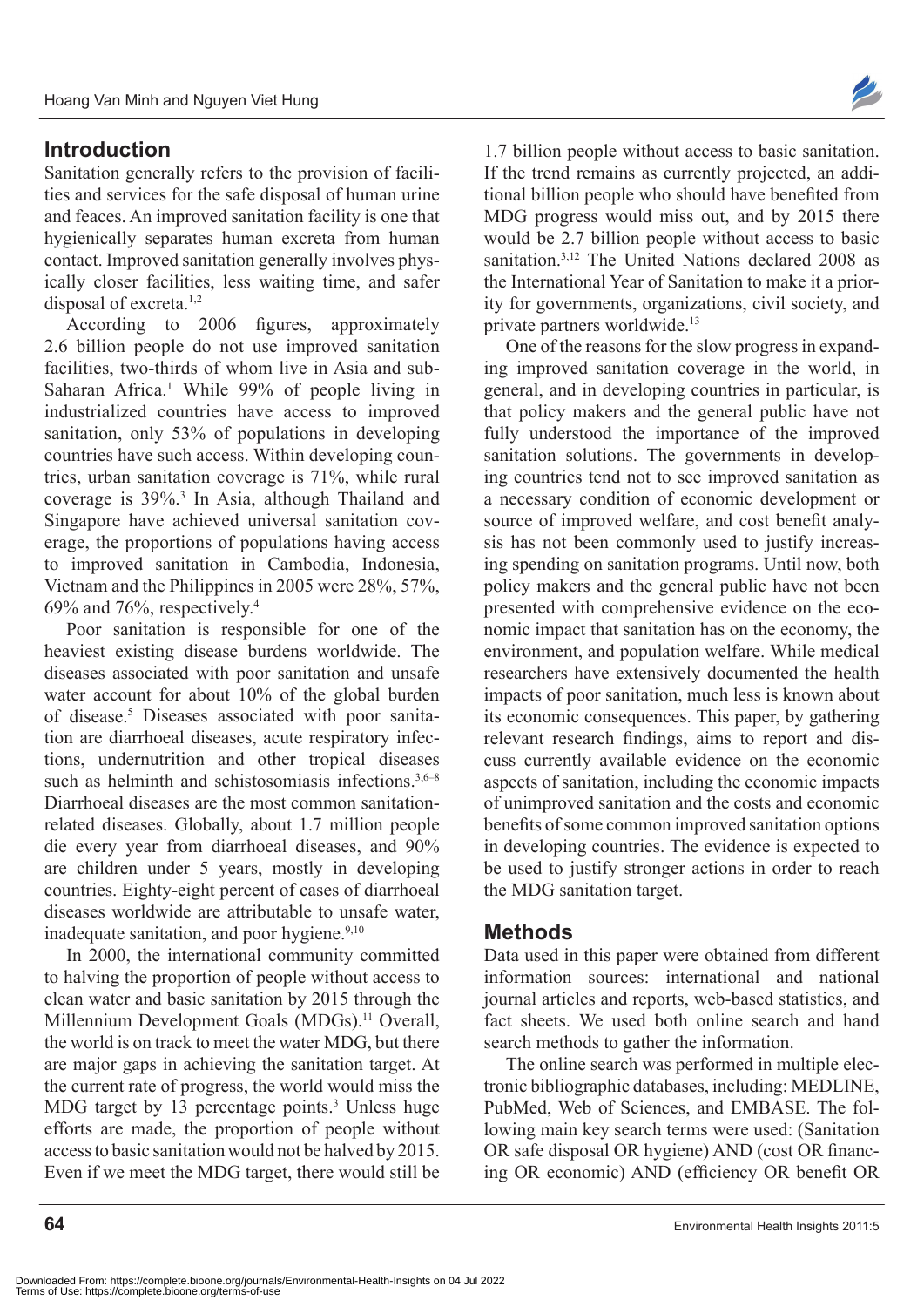

returns), etc. In addition, search engines such as Google and Google Scholar were also used.

Hand search was done in the Vietnam National Library, as well as in libraries of different institutions, such as the Ministry of Health, Hanoi Medical University, Hanoi School of Public Health, Health Strategy and Policy Institute of Vietnam, and other Non-Governmental Organizations in Vietnam. Research/studies conducted within the last 15 years were included.

In this paper, we used the WHO and UNICEF definitions of improved and unimproved (poor) sanitation. Improved sanitation consists of a flush or pour-flush toilet to a piped sewer system, a septic tank or pit latrine; a ventilated improved pit-latrine (VIP); a pit latrine with slab; or a composting toilet. Unimproved (poor) sanitation refers to several unsafe methods for disposal of excreta such as a flush/pour flush to elsewhere, a pit latrine without slab, a bucket, a hanging toilet or hanging latrine, no facilities, or a bush or field.<sup>1</sup>

## **Results**

## Economic impacts of unimproved sanitation

Poor sanitation causes economic losses associated with the direct costs of treating sanitation-related illnesses and lost income through reduced or lost productivity. In addition, poor sanitation also leads to time and effort losses due to distant or inadequate sanitation facilities, lower product quality resulting from poor water quality, reduced income from tourism (due to a high risk of contamination and disease), and clean up costs.<sup>14</sup>

Scientific evidence has demonstrated that the economic costs associated with poor sanitation are substantial. At the global level, failure to meet the MDG water and sanitation target would have ramifications in the area of US\$38 billion, and sanitation accounts for 92% of this amount.<sup>2,15</sup> At the regional level, a recent study conducted in Southeast Asia found that the economic costs of poor sanitation and hygiene amounted to over US\$9.2 billion a year (2005 prices) in Cambodia, Indonesia, the Philippines, and Vietnam, accounting for 2% of the total GDP for all of the countries combined. The key economic impacts in descending order of importance were health, water resources, user preferences (access time cost), and tourism. Poor sanitation affects everyone, but especially the poor

and vulnerable (children, women, the disabled, and the elderly).<sup>4</sup>

Several studies have also been conducted to estimate the economic costs associated with poor sanitation. In Ghana and Pakistan, for example, the indirect effect on child mortality of environmental risk factors mediated by malnutrition has added more than 40% to the cost of directly caused child mortality. If one took into account the effect of such malnutrition on impaired school performance and delayed entry into the labour market, the cost would double to 9% of the gross domestic product (GDP).<sup>16</sup>

In Cambodia, poor sanitation has led to economic losses of US\$448 million per year, which translates into per capita loss of approximately US\$32. The economic losses were equivalent to 7.2% of Cambodia's GDP in 2005. This amount was roughly equivalent to the contribution of the fishery sector to the GDP, or twice the forestry sector's contribution. While these economic costs were not all tangible, the immediate money 'in the hand' losses (financial losses) amounted to about US\$160 million per year, which was roughly 2.5% of the GDP, equivalent to nearly US\$12 per capita.<sup>17</sup>

Indonesia lost an estimated US\$6.3 billion due to poor sanitation and hygiene, equivalent to approximately 2.3% of the GDP. Of the impacts evaluated, health and water resources contributed most to the overall economic losses estimated in the study. Poor sanitation, including hygiene, caused at least 120 million disease episodes and 50,000 premature deaths annually. The resulting economic impact was more than US\$3.3 billion per year. The associated economic costs of polluted water attributed to poor sanitation exceeded US\$1.5 billion per year. Poor sanitation also contributed up to US\$1.2 billion per year in population welfare losses (due to additional time required to access unimproved sanitation), US\$166 million per year in tourism losses, and US\$96 million in environmental losses due to loss of productive land.<sup>18</sup>

In the Philippines, poor sanitation led to economic costs in the order of US\$1.4 billion, equivalent to about 1.5% of the GDP in 2005 and translated to per capita losses of US\$16.8 per year. The health impacts represented the largest source of quantified economic costs at about US\$1 billion, representing about 72% of total economic costs. The second most important

Environmental Health Insights 2011:5 **65**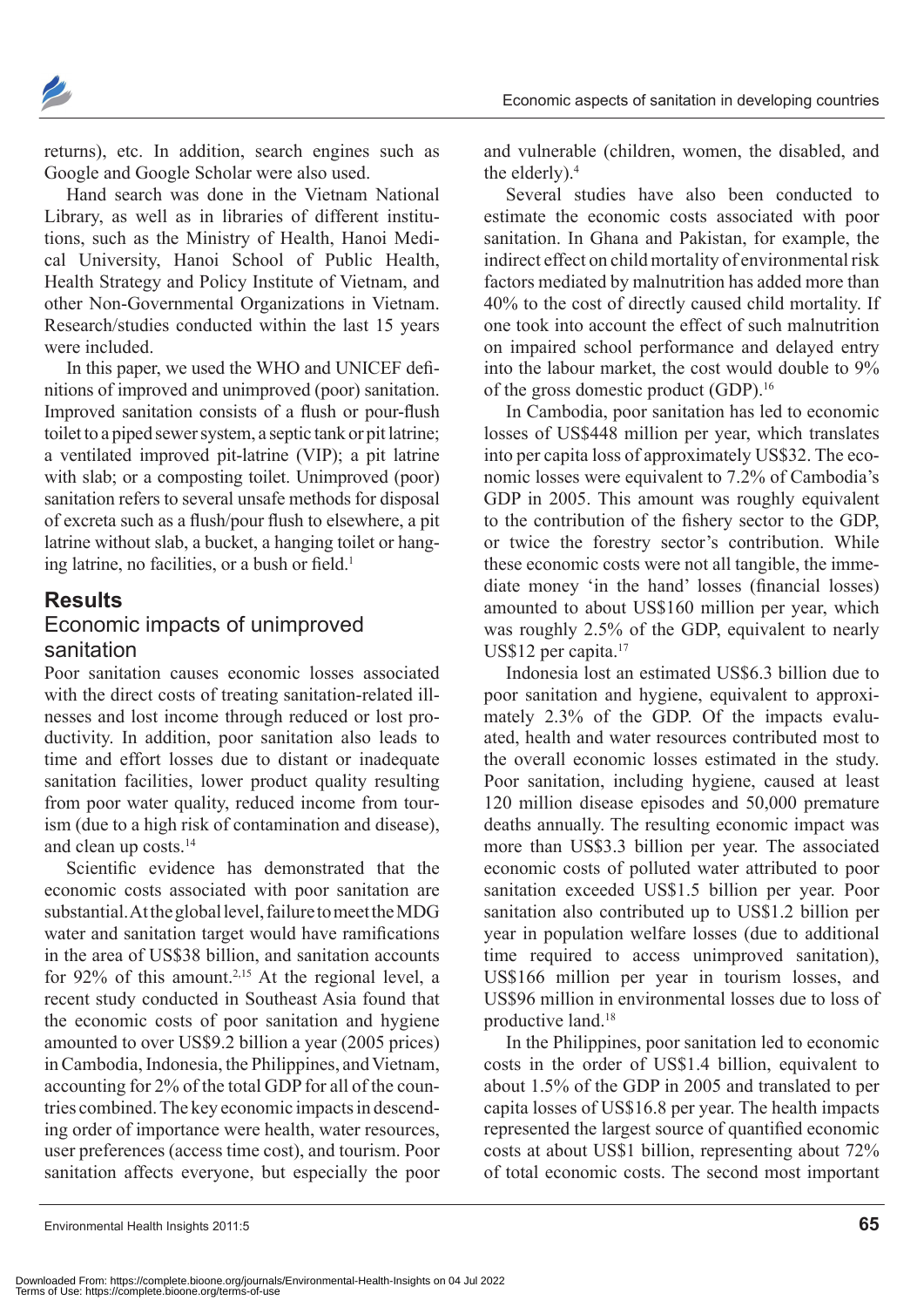economic impact was on water resources, which accounted for about 23% of the total costs.<sup>19</sup>

In Vietnam, the financial losses reflecting expenditure or income losses resulting from poor sanitation were US\$780 million, equal to roughly 0.5% of the annual GDP, while overall population welfare losses were equal to 1.3% of the GDP. Most economic losses were shared between health (34%), water resources (37%), and the environment (15%). The annual losses per capita totaled US\$9.38 per year.<sup>20</sup>

Lao PDR lost an estimated US\$193 million due to poor sanitation and hygiene, equivalent to approximately 5.6% of the GDP. Of the impacts evaluated, health contributed 60% to the overall economic costs estimated in the study, followed by 18% for accessing clean drinking water, 13% for additional time to access unimproved sanitation, and 9% due to tourism losses. Poor sanitation, including hygiene, caused at least 3 million disease episodes and 6,000 premature deaths annually. The resulting economic impact was more than US\$115 million per year. The associated economic costs of polluted water attributed to poor sanitation exceeded US\$35 million per year. This excluded accessing clean water for non-drinking purposes, as well as loss of productive value for fisheries and agriculture due to polluted water. Poor sanitation also contributed US\$25 million losses per year due to additional time required to access unimproved sanitation, and possibly over US\$17 million per year in tourism losses.<sup>21</sup>

Inadequate sanitation has caused India considerable economic losses, equivalent to 6.4 percent of India's GDP in 2006 at US\$53.8 billion. This meant an annual impact of US\$48 per person. The healthrelated economic impacts of inadequate sanitation at US\$38.5 billion accounted for the largest category of impacts, while access time (productive time lost to access sanitation facilities or sites for defecation) and drinking water-related impacts were the other two main losses at US\$10.7 billion and US\$4.2 billion, respectively.22

## Costs of common improved sanitation options

The costs of a sanitation facility were separated into investment and recurrent costs. Investment costs included: planning and supervision, hardware, construction, protection of water sources, and education that accompanies an investment in hardware. Recurrent costs included: operating materials to provide a service, hardware maintenance and replacement of parts, emptying of septic tanks and latrines, and continuous education activities.

According to an estimate by the WHO and UNICEF, initial investment costs ( year 2000) per capita ranged from a simple pit latrine at US\$26 in Asia to a septic tank at US\$160 in Latin America and the Caribbean. Annual costs for sanitation options (both investment and recurrent costs) on a per-person-reached basis varied from a simple pit latrine at US\$3.92 in Asia to a septic tank at US\$12.39 in Latin America and the Caribbean.<sup>15,23</sup>

Rockstroem et al (2005) reported that, in rural settings, the costs per person (including both investment and recurrent costs) of a simple pit latrine, a ventilated improved pit latrine, and a pour-flush latrine were US\$45, 65, and 70, respectively. In peri-urban sites, the costs of a septic tank latrine and a sewer connection with local labour (assumed without treatment) were US\$160 and 175, respectively. In urban areas, the costs of connecting to a conventional sewer (assumed without treatment), a sewer connection and secondary wastewater treatment, and a tertiary wastewater treatment service were US\$300, 450, and 800, respectively.<sup>24</sup>

A study by Fonseca et al (2007) found that the annual per capita costs were US\$11–54 for a simple pit latrine, US\$10–172 for a VIP latrine, and up to US\$799 for a septic tank. The annual per capita sewerage connection costs were between US\$24–260.<sup>25</sup>

Several analyses have also been conducted to estimate the global costs of reaching target 10 of the Millennium Development Goal (MDG) 7 "halving, by 2015, the proportion of people without sustainable access to safe drinking water and basic sanitation", and the costs were reported to be in the range of US\$9 to 30 billion per year at the global level.<sup>26,27</sup> However, most of these analyses have ignored the costs of maintaining existing coverage levels (the costs of operating, maintaining, monitoring, and replacing existing infrastructure and facilities).<sup>28</sup>

Recent research by Hutton et al (2008) reported that providing new coverage to meet the MDG sanitation target in developing countries would require

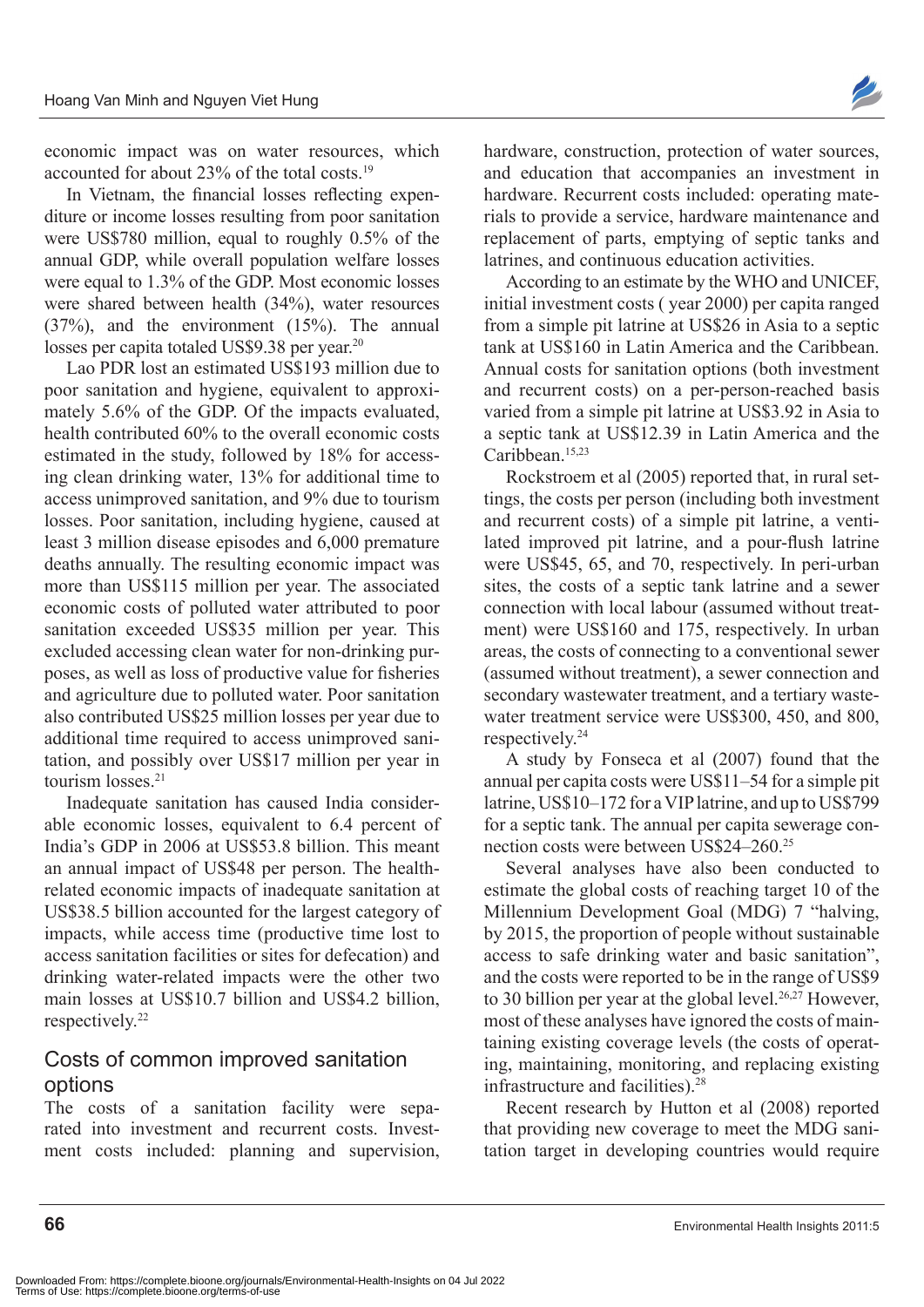

spending US\$142 billion (year 2005)—excluding program costs. This translates to per capita spending of US\$28 for sanitation, roughly US\$14 million, annually. Developing countries in the WHO Western Pacific Region and WHO Southeast Asian strata D each required 30% of the total spending, followed by the WHO African Region needing 24%. Urban areas took 59% of the share, recurrent costs were 57% and the population already covered 60%. Additional costs of maintaining existing sanitation services were US\$216 billion. Additional program costs—incurred administratively outside the intervention area concerned—varied between 10% and 30% and were necessary to ensure effective implementation.<sup>28</sup>

## Economic benefits of improved sanitation

Improved sanitation brought multiple economic benefits, which included: (1) direct economic benefits of avoiding illnesses (the amount of money that is saved from healthcare expenses); (2) indirect economic benefits, which included a decrease in work days lost to illness and a longer lifespan, because these benefits enabled people to work more; and  $(3)$  non-health benefits such as time.<sup>15,29,30</sup>

Different studies have demonstrated that sanitation is fundamental to social and economic development, and fiscal gains from improved sanitation services are substantial. Dollar et al (1999), for example, reported that, for every 10% increase in female literacy (due to increased school attendance where proper sanitation facilities exist), a country's economy could grow by 0.3 percent.<sup>31</sup> Evans et al  $(2004)$  found that annual investments of US\$20.5 million in Tanzania and US\$6.7 million in Vietnam would yield benefits of US\$5.4 million and US\$66.7 million, respectively, for the health sector alone.<sup>32</sup> Hutton et al (2008) estimated that US\$6.3 billion could be saved annually if proper sanitation and hygiene practices were introduced in Cambodia, Indonesia, Vietnam, and the Philippines.<sup>4</sup>

Cost and benefit analyses available on a global scale have frequently concluded that the benefits still outweigh the costs regardless of which scenario is considered. Cost-benefit analysis (CBA) is an economic evaluation method used to determine if a project is worthwhile for a community; it compares the value of the benefits gained from a specific policy or

intervention to the corresponding costs. If all of the benefits are translated into monetary terms, it is possible to compare the total benefits to the costs of a potential intervention. If benefits and costs are expressed in a common monetary unit (such as US dollars), we can determine whether or not the total benefit of an intervention exceeds the total cost. The impact of a project is measured by the difference in benefits between what the situation in the study area would be with and without the project.<sup>33</sup> The most up-to-date cost-benefit analysis by Hutton et al (2007) found that achieving the MDG water and sanitation target would result in a total economic benefit of US\$38 billion annually and 92% of which would be accounted for by the MDG sanitation target. Economic benefits of sanitation have been more heavily dominated by convenience time savings, representing 90% of the total economic benefit, followed by 8% for productivity gains, and  $2\%$  for health care cost savings.<sup>15,30</sup>

The analysis by Hutton et al (2007) also reported the benefit-cost ratios of achieving the MDG sanitation target and providing universal sanitation access in the non-OECD (Organization for Economic Co-operation and Development) countries. The benefitcost ratio is calculated as the total benefits divided by the total costs. Projects with a benefit-cost ratio greater than 1 have greater benefits than costs. For every US\$1 invested, achieving the sanitation MDG target and providing universal sanitation access in the non-OECD countries would result in a global return of US\$9.1 and US\$11.2, respectively.<sup>15,30</sup>

Moreover, the Disease Control Priorities Project recently found that hygiene promotion to prevent diarrhoea was the most cost-effective health intervention in the world at only \$3.35 per DALY loss averted, with sanitation promotion following closely behind at just \$11.15 per DALY loss averted.23

## **Discussion**

We have demonstrated that sanitation is fundamental to both good health and social and economic development. Millennium Development Goal 7 addresses the sanitation target as a key area of human development. Without the improvement of sanitation, none of the other Millennium Development Goals would be achieved.<sup>11</sup> In 2007, improved sanitation was chosen by 11,300 readers of the British Medical

Environmental Health Insights 2011:5 **67**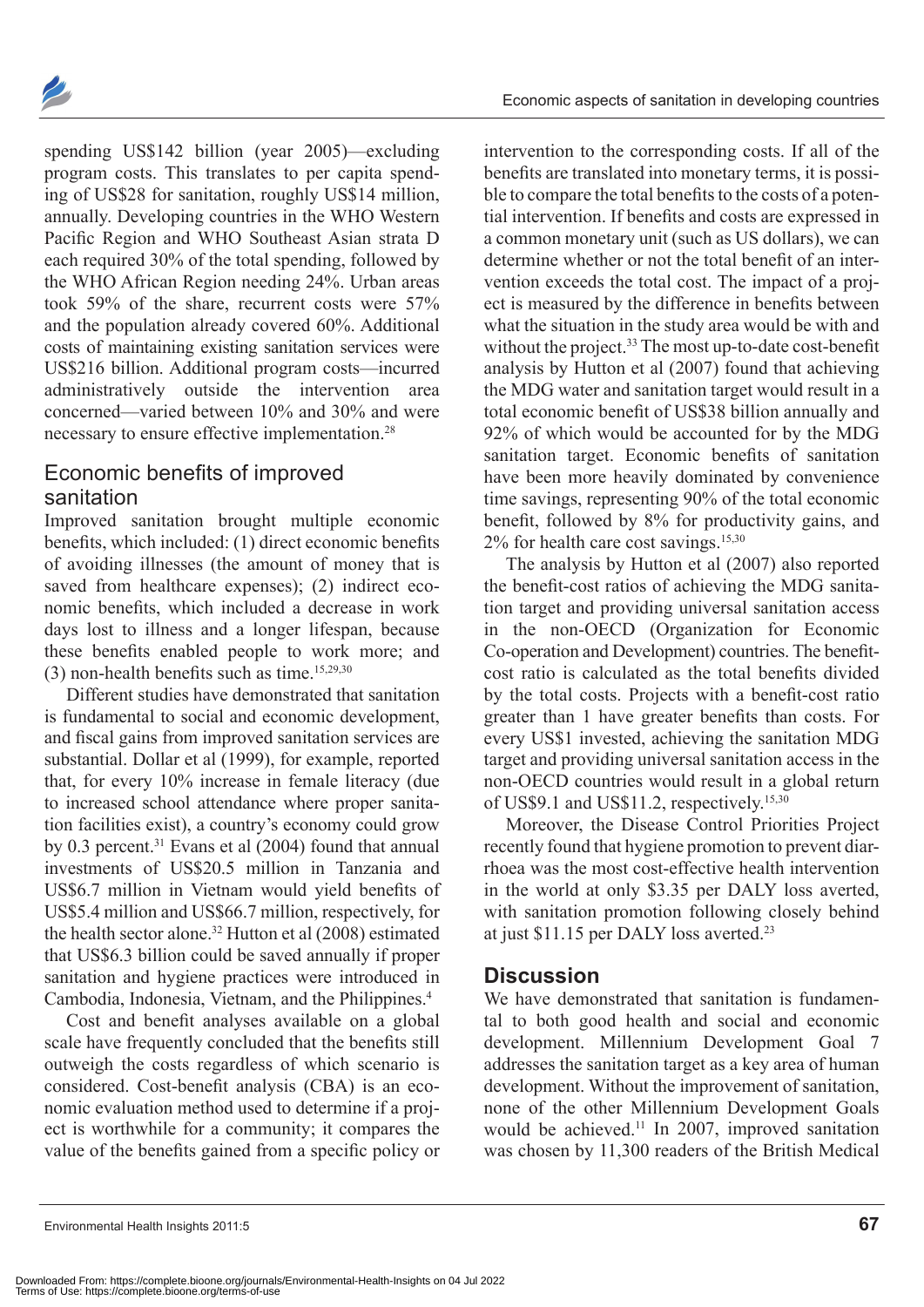Journal as the most important medical advancement since 1840.<sup>34</sup> A recent paper by Shandra et al (2011) demonstrated that higher levels of access to an improved water source and an improved sanitation facility are associated with lower levels of child mortality within Sub-Saharan African nations.<sup>35</sup>

Poor sanitation was shown to cause a wide range of adverse impacts on population health, as well as national economies. The magnitude of economic losses associated with poor sanitation in developing countries has been substantial. The economic losses of 2% of the total GDP in 4 countries (Cambodia, Indonesia, the Philippines, and Vietnam) represent only the impacts of poor sanitation on five areas: health, water resources, environment, tourism, and other welfare concerns. This figure would have been much greater if other impacts had been included, such as: suffering from disease, aesthetics and user preference, time loss from seeking private places to urinate (especially women), losses from marine fisheries, and the losses to wildlife from polluted water resources and an unclean environment, etc.<sup>4</sup>

Sanitation also has socio-economic equity implications. Vulnerable groups (the poor, children, women, the disabled, and the elderly) have suffered the most from the economic impacts of poor sanitation.<sup>4,36,37</sup> In fact, diseases associated with poor sanitation have been closely correlated with poverty and infancy, and alone, account for about 10% of the global burden of disease.5 A recent paper by Isunju et al (2011) highlighted a lack of recognition of actual drivers for sanitation improvements and the complexities in the provision of sanitation services in the context of urban slums with a mix of tenants and landlords  $38$ 

Information on the costs of sanitation options is a very important variable for deciding whether or not to invest in interventions. However, the cost figures reported by different studies were quite variable. This could be explained by the differences in research methodologies and assumptions. Different approaches to incremental improvement and on adequate service levels also contributed to the differences.<sup>28</sup> The most recent research has revealed that the spending required in developing countries to meet the MDG sanitation target is US\$142 billion (year  $2005$ ).<sup>28</sup> This is, indeed, a considerable amount, but the cost per capita of US\$28 is in fact feasible.

Although sanitation services seem to be expensive, the evidence compiled in this paper has demonstrated that investing in sanitation is socially and economically worthwhile.15,29 Benefits far outweigh costs when the definition of 'benefits' includes: direct health gains such as averted health care costs; indirect health benefits, productivity gains associate morbidity and mortality; and non-health benefits such as increased convenience time. Furthermore, improved sanitation has great positive impacts on children's health, gender equality, environmental sustainability, and water resources (clean drinking water). Both directly, and through the various pathways to development, improved sanitation will contribute to lifting populations out of poverty, as well as preventing them from slipping back into poverty.<sup>4</sup> The cost-benefit analysis by Hutton et al (2007) also suggested that achieving the MDG sanitation target is economically more favourable than the MDG water target, with a global return of US\$9 for sanitation compared to US\$4 for water, per US\$1 invested.<sup>15,30</sup> The existence of several important but currently unmeasured benefits (such as far-reaching economic gains from higher female education and from the prevention of environmental degradation, etc.) indicates the potential for even greater gains from access to improved sanitation.

## **Conclusion**

This paper aimed to show that sanitation is fundamental to both good health and social and economic development. Given the current state of knowledge, sanitation is undeniably a profitable investment. It is clear that achieving the MDG sanitation target not only saves lives, but also stimulates gender equality, supports environmental safety, bolsters education, and provides a foundation for economic growth. Policy makers, development partners, as well as the general population, should act now to improve the current sanitation situation, especially in developing countries. As several low-cost sanitation options are available, a good strategy would be to encourage people in poorer areas to start with the most simple types of sanitation and then to progress over time towards higher specification and higher cost ones. Since the evidence that we have at our disposal today is based on a number of assumptions, more detailed studies are needed to produce more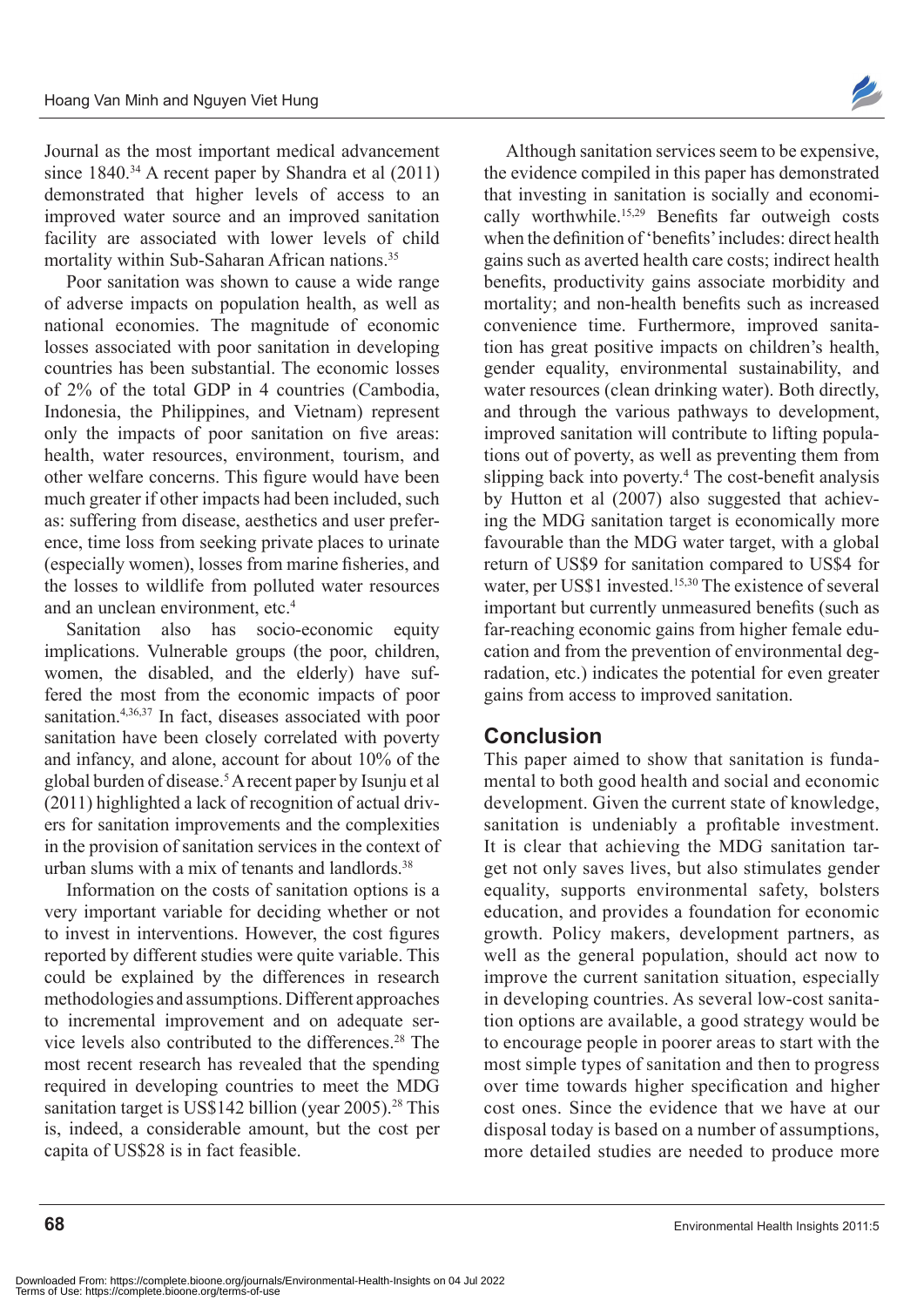

precise estimates on the cost and benefits of these sanitation measures, and how they relate to other relevant factors.

## **Acknowledgments**

This work has been supported by the Swiss National Science Foundation (SNSF) and the Swiss Agency for Development and Cooperation (SCD) through the program of the National Center for Competences in Research (NCCR) North-South. We thank Vi Nguyen for editing the language aspects of the paper.

## **Conflict of Interest**

None.

#### **Disclosure**

Author(s) have provided signed confirmations to the publisher of their compliance with all applicable legal and ethical obligations in respect to declaration of conflicts of interest, funding, authorship and contributorship, and compliance with ethical requirements in respect to treatment of human and animal test subjects. If this article contains identifiable human subject(s) author(s) were required to supply signed patient consent prior to publication. Author(s) have confirmed that the published article is unique and not under consideration nor published by any other publication and that they have consent to reproduce any copyrighted material. The peer reviewers declared no conflicts of interest.

#### **References**

- 1. World Health Organization, UNICEF: Progress on sanitation and drinkingwater-2010 update. Geneva: World Health Organization; 2010.
- 2. Hutton G, Haller L. Evaluation of the costs and benefits of water and sanitation improvement at the global level. Geneva: World Health Organization; 2004.
- 3. Mara D, Lane J, Scott B, Trouba D. Sanitation and Health. *PLoS Med*. 7(11):e1000363.
- 4. Hutton G, Rodriguez UE, Napitupulu L, Thang P, Kov P. Economic Impacts of Sanitation in Southeast Asia. Jakarta: World Bank; 2008.
- 5. Prüss-Üstün A, Bos R, Gore F, Bartram J. Safer water, better health: costs, benefits and sustainability of interventions to protect and promote health. Geneva: World Health Organization; 2008.
- 6. Chadwick E. Report on an inquiry into the sanitary condition of the labouring population of Great Britain. London: Her Majesty's Stationery Office; 1842.
- 7. Muegge OJ. Environmental sanitation and disease control as it looks to your State Board of Health. *Wisconsin Medical Journal*. 1953;52(7):419.
- 8. Fewtrell L, Kaufmann RB, Kay D, Enanoria W, Haller L, Colford JM Jr. Water, sanitation, and hygiene interventions to reduce diarrhoea in less developed countries: a systematic review and meta-analysis. *The Lancet Infectious Diseases*. 2005;5(1):42–52.
- 9. Mathers CD, Lopez AD, Murray CJL. The burden of disease and mortality by condition: data, methods, and results for 2001. In: Lopez ADMC, Ezzati M, Jamison DT, Murray CJL, editors. *Global Burden of Disease and Risk Factors*. New York: Oxford University Press; 2006:45–240.
- 10. World Health Organization. Global health risks: mortality and burden of disease attributable to selected major risks. Geneva: World Health Organization; 2009.
- 11. United Nations: The Eight Millennium Development Goals (MDGs). 2006.
- 12. United Nations: United Nations Development Programme: Water Supply and Sanitation; 2010.
- 13. United Nations: Resolution adopted by the General Assembly: International Year of Sanitation; 2008
- 14. World Health Organization: Regional and Global Costs of Attaining the Water Supply and Sanitation Target (Target 10) of the Millennium Development Goals. Geneva: World Health Organization; 2008.
- 15. Hutton G, Haller L, Bartram J. Global costs-benefit analysis of water supply and sanitation interventions. *J Water Health*. 2007;5(4):481–502.
- 16. Acharya A, Paunio M. Environmental Health and Child Survival; Epidemiology, Economics, Experiences. Washington DC: The World Bank (Environment Department); 2008.
- 17. Kov P, Sok H, Roth S, Chhoeun K, Hutton G. Economic impacts of sanitation in Cambodia. World Bank; 2008.
- 18. Napitupulu L, Hutton G. Economic impacts of sanitation in Indonesia. Hanoi: World Bank; 2008.
- 19. Rodriguez UE, Jamora N, Hutton G. Economic impacts of sanitation in the Philippines. Hanoi: World Bank; 2008.
- 20. Thang P, Tuan H, Hutton G. Economic impacts of sanitation in Vietnam. Hanoi: World Bank; 2008.
- 21. Hutton G, Larsen B, Leebouapao L, Voladet S. Economic Impacts of Sanitation in Lao PDR. Jakarta: World Bank; 2009.
- 22. Anupam Tyagi, Hutton G. Economic impacts of sanitation in India. Hanoi: World Bank; 2008.
- 23. Cairncross S, Valdmanis V. Water supply, sanitation and hygiene promotion. In: Jamison D, Breman J, Measham A, et al, editors. *Disease Control Priorities in Developing Countries*: 2nd ed. New York: Oxford University Press; 2006.
- 24. Rosemarin A, Ekane N, Caldwell I, et al. Pathways for Sustainable Sanitation: Achieving the Millennium Development Goals. Stockholm: Stockholm Environment Institute; 2005.
- 25. Fonseca C. Quantifying the Cost of Delivering Safe Water, Sanitation and Hygiene Services; 2007.
- 26. Fonseca C, Cardone R. Analysis of cost estimates and funding available for achieving the Millennium Development Goal targets for water and sanitation. WELL Briefing Note: WELL Resource Centre for Water, Sanitation and Environmental Health. Loughborough University; 2004.
- 27. Toubkiss J. Costing MDG target 10 on water supply and sanitation: Comparative analysis, obstacles and recommendations. World Water Council; 2006.
- 28. Hutton G, Bartram J. Global costs of attaining the Millennium Development Goal for water supply and sanitation. *Bull World Health Organ*. 2008;  $86(1)$ :13–9
- 29. Haller L, Hutton G, Bartram J. Estimating the costs and health benefits of water and sanitation improvements at global level. *J Water Health*.  $2007.5(4)$ :467–80.
- 30. Hutton G, Haller L, Bartram J. Economic and health effects of increasing coverage of low-cost household drinking-water supply and sanitation interventions to countries off-track to meet MDG target 10. Geneva: World Health Organization; 2007.
- 31. Dollar D, Gatti R. Gender Inequality, Income and Growth: Are Good Times Good for Women?' Working Paper Series no. 1. Washington DC: The World Bank; 1999.
- 32. Evans B, Hutton G, Haller L. Round Table on Sustainable Development: Closing the sanitation gap—The case for better public funding of sanitation and hygiene. Geneva: World Health Organization; 2004.
- 33. Layard R, Glaister S. *Recent Developments in Cost-Benefit Analysis*. Cambridge University Press; 1994.

Environmental Health Insights 2011:5 **69**